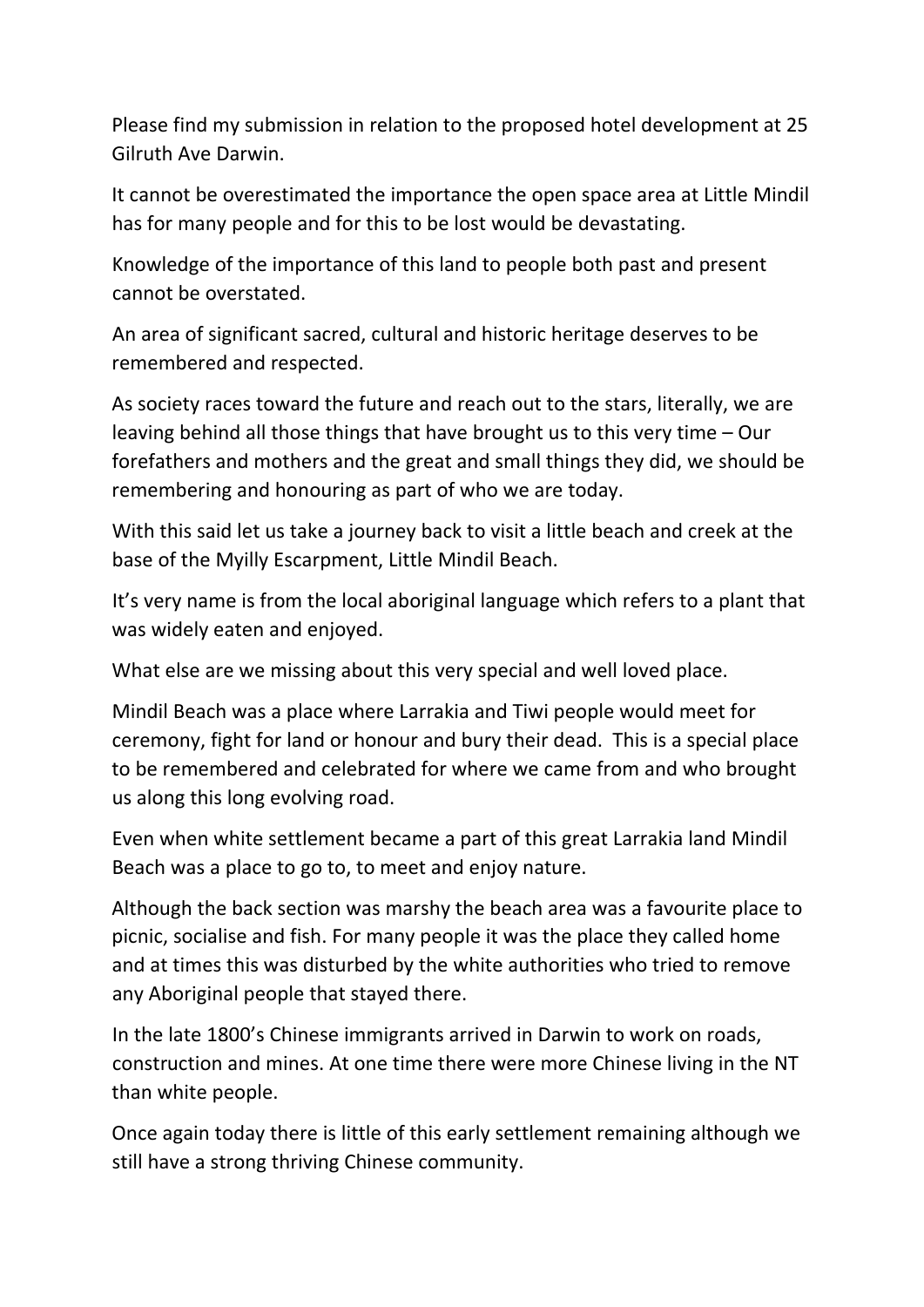Little Mindil was an area where they had vegetable gardens, they used night soils for fertilising and there were also water wells, though now there is no sign of those early wells. There may very well be some remains just waiting to be found.

The saddest part of living here in Darwin is the loss of our history. Yes the loss of our history ‐ there is so much more to our history than the bombing.

The memory of native stories and special places has become vague and it is important that no more of this history is degraded or lost.

There is a special women's place under the escarpment at the side of Little Mindil.

We must remember, without the past to guide us how do we go forward.

Much of the signs of early settlement have been removed either by cyclones, war or the overpowering desire to remove anything old and replace it with a bright new building no matter how inappropriate.

The sadness of the war, those that found and buried the bodies of people killed during the war and washed up on Little Mindil. Some may still be there we do not know for sure.

How do you build over such selfless giving of a person's life for our future safety.

There is Nurses Walk a well know historical walk up the side of the Escarpment.

Little Mindil is history that must be remembered and honoured and the land returned to the people of Darwin.

If we can stop it before it happens, we are protecting the memory of our past and become intrinsic in protecting the future of our land for our children.

This land has too much history to be built over and forgotten.

Today Darwin and indeed the Northern Territory population is a kaleidoscopic unique community of around 100 different ethnic backgrounds blending together.

The Dry Season hosts a number of cultural celebrations which are embraced by all. These functions remind everyone that no matter where we or our ancestors were born we are now all Territorians.